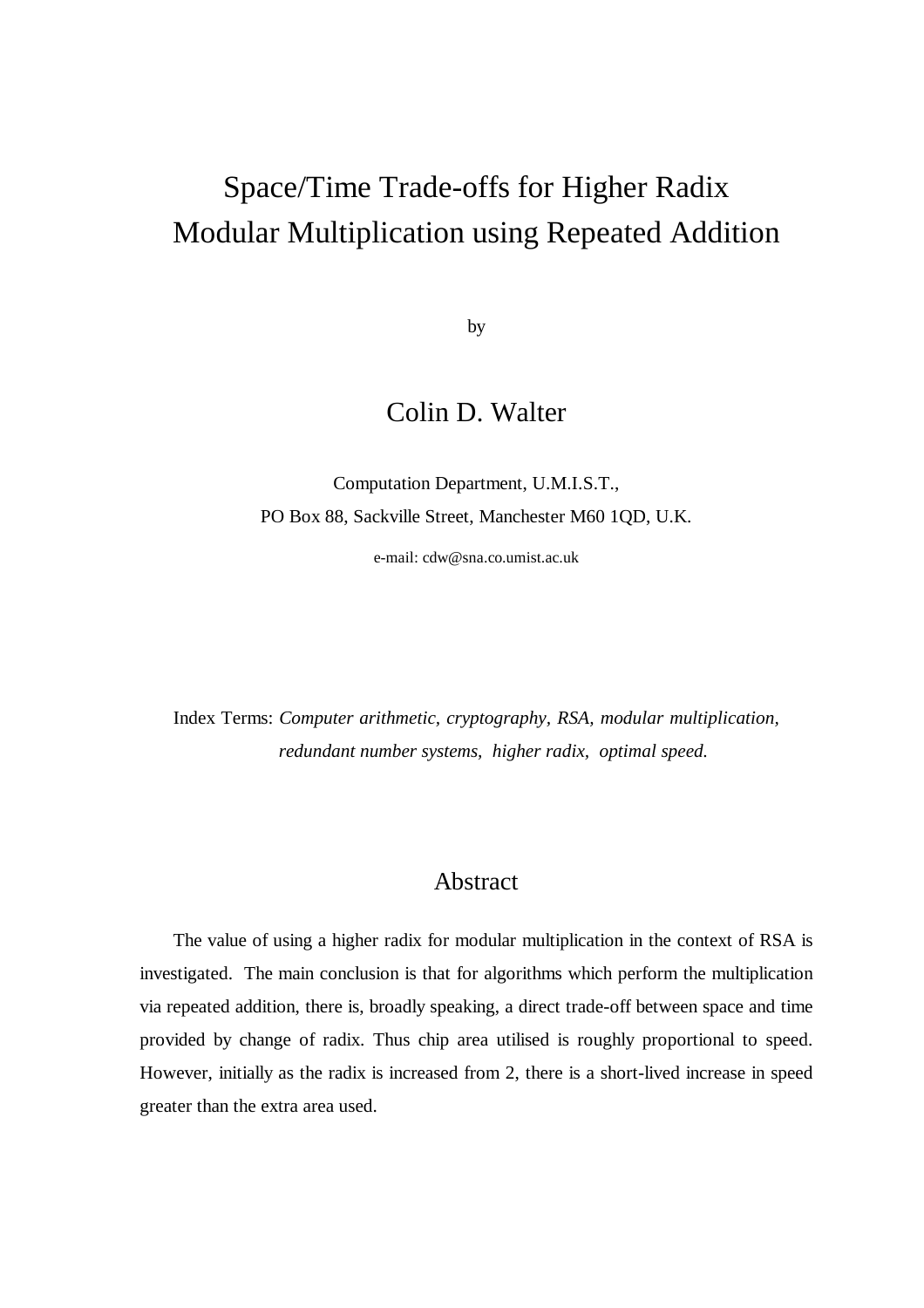### 1. Introduction.

Increasingly widespread use of highly secure cryptography methods have made necessary dedicated hardware for performing the intensive associated arithmetic. Many algorithms, such as the RSA scheme [6], use modular exponentiation, which is achieved through repeated multiplication. There are two standard algorithms for reducing modular multiplication to repeated addition (see [2], [5]) besides more complex methods such as the Discrete Fourier Transform [1]. In two recent papers, [7] and [8], Eldridge and the author have shown that, without compromising on chip area, the speed of the addition should be the limiting factor on the overall time of the standard algorithms. This contrasts with the simplest approaches whose time efficiency is bound by the intermediate calculation of the multiple of the modulus to subtract in the modular addition step. Both these papers concentrated on number representations with radix 2. This work applies these methods with other radices in order to quantify any benefits that might accrue from the use of a higher radix.

It is known that multiplication (and hence also modular multiplication) of *k* bit numbers can be performed in *log k* time using  $k^2/log k$  area [4]. As well as being complex, such time-optimal multipliers are currently too area-hungry for practical implementations of RSA cryptography. However, they can be used for the digit by digit products required in higher radix versions of the standard methods mentioned above. This then yields a very fast yet easily verifiable circuit in reasonable design time, although it is at the cost of the sub-optimal multiplication time taken by the standard algorithm. The algorithm provides products most quickly by tailoring the choice of radix to the maximum area available on the chip. However, we will see that increasing the radix is probably only worthwhile for low radices; large ones eventually make this style of modular multiplication too expensive in terms of area and design complexity. The only really tangible benefit over a number of base 2 or base 4 multipliers in parallel with the same area is probably the convenience of sequential output.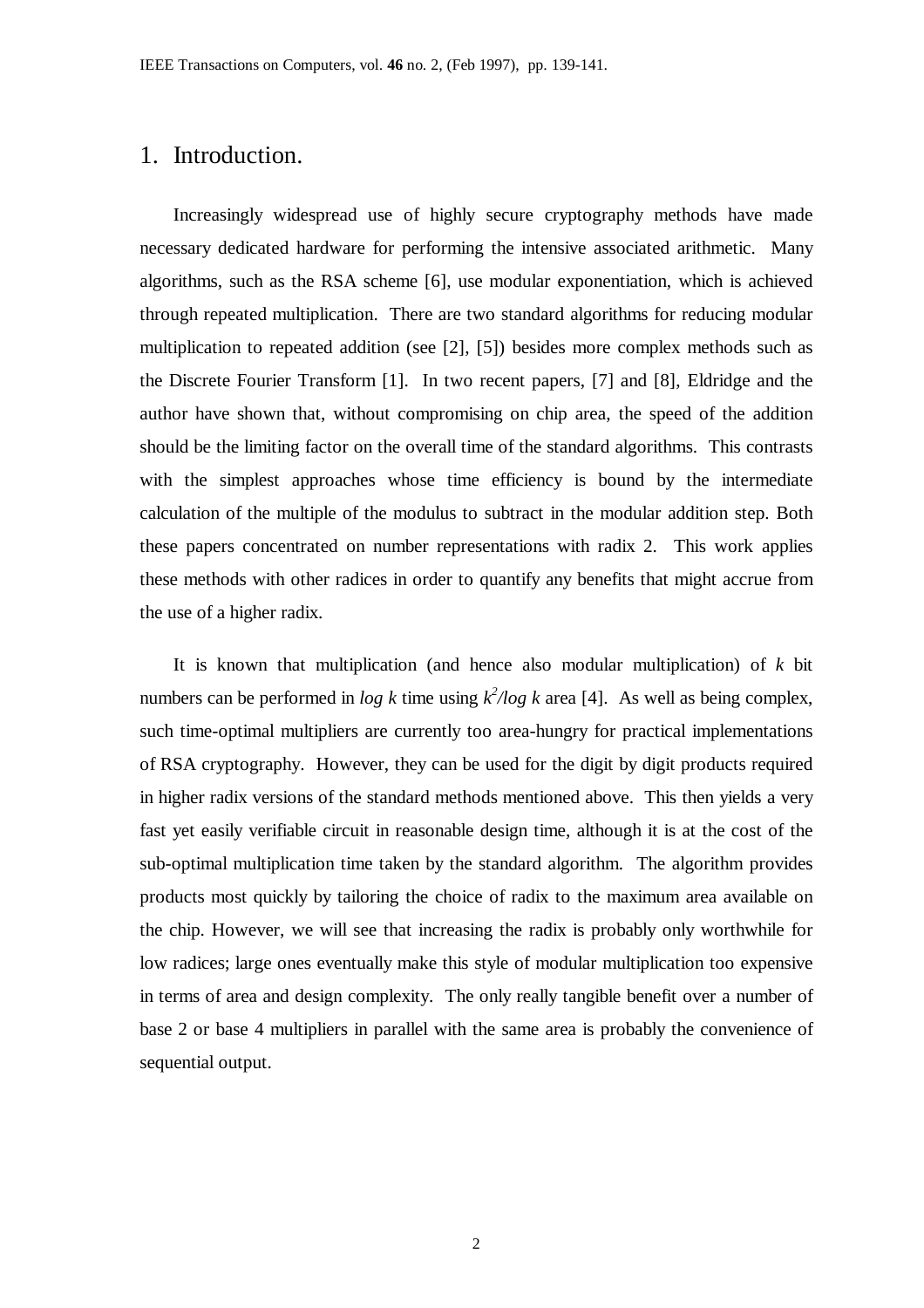#### 2. The Modular Addition Cycle.

At the heart of most implementations of the RSA cryptosystem [6] is an adder for performing the modular multiplication  $(A \times B)$  *mod M* by the repeated operation:

$$
R \leftarrow r^{\delta}R + aB - \delta qM
$$

where  $\delta = \pm 1$  depends on the choice of algorithm ( $\delta = +1$  for the standard algorithm,  $\delta$  = -1 for Montgomery's algorithm [5]), *r* is the radix for the number representations, *a* is a digit of *A*, and *q* is a redundant digit chosen to keep *R* between 0 and 2*M*. The multiplication or division by *r* is performed by a shift and, when  $\delta = 1$ , *q* is a digit of the integer quotient  $Q = (A \times B)$  div M. (A similar, though more complex, relation holds when  $\delta = -1$ .) The whole operation can be performed in one clock cycle if a redundant number system is used for *R*, so that carry propagation is bounded. We need not be precise about the digit range used, but will assume the extra redundancy is equivalent to that given by using one extra bit. Hence typical ranges might be  $-r+1$  to  $r-1$  or 0 to  $2r-1$ . For convenience, we will assume also that the radix is a power of 2, say  $r = 2^k$ , and we will use *n* for the number of base *r* digits in the hardware registers we need. Thus  $n \approx \lceil log_r rM \rceil$ ,  $k+1$  bits are required for a digit (although in places 2k are convenient), and the number of bits in the inputs, namely around *nk*, is constant for the circuits of interest.

In the context of RSA, various assumptions are possible. First, the numbers involved have many digits, being typically up to  $2^{1000}$  in size. Secondly, since *A* and *B* are usually residues of previous modular multiplications, we assume that they are fully known initially and that they have the same redundant form as *R*. Thirdly, we assume that the modulus *M* is fixed for many consecutive multiplications in which outputs are used as the next inputs. Hence time can be spent in pre- and post- processing at each end of the sequence with very little affect on the overall cost. In particular, *M* may be scaled beforehand and have a non-redundant form, whilst the final output *R* may differ from the least non-negative residue by a small multiple of *M*.

As *A* and *B* are known initially, *aB* can be calculated as far in advance as necessary to speed the computation, although space may be required to buffer partial calculations before they are used. We will show below that *q* can be computed as long before it is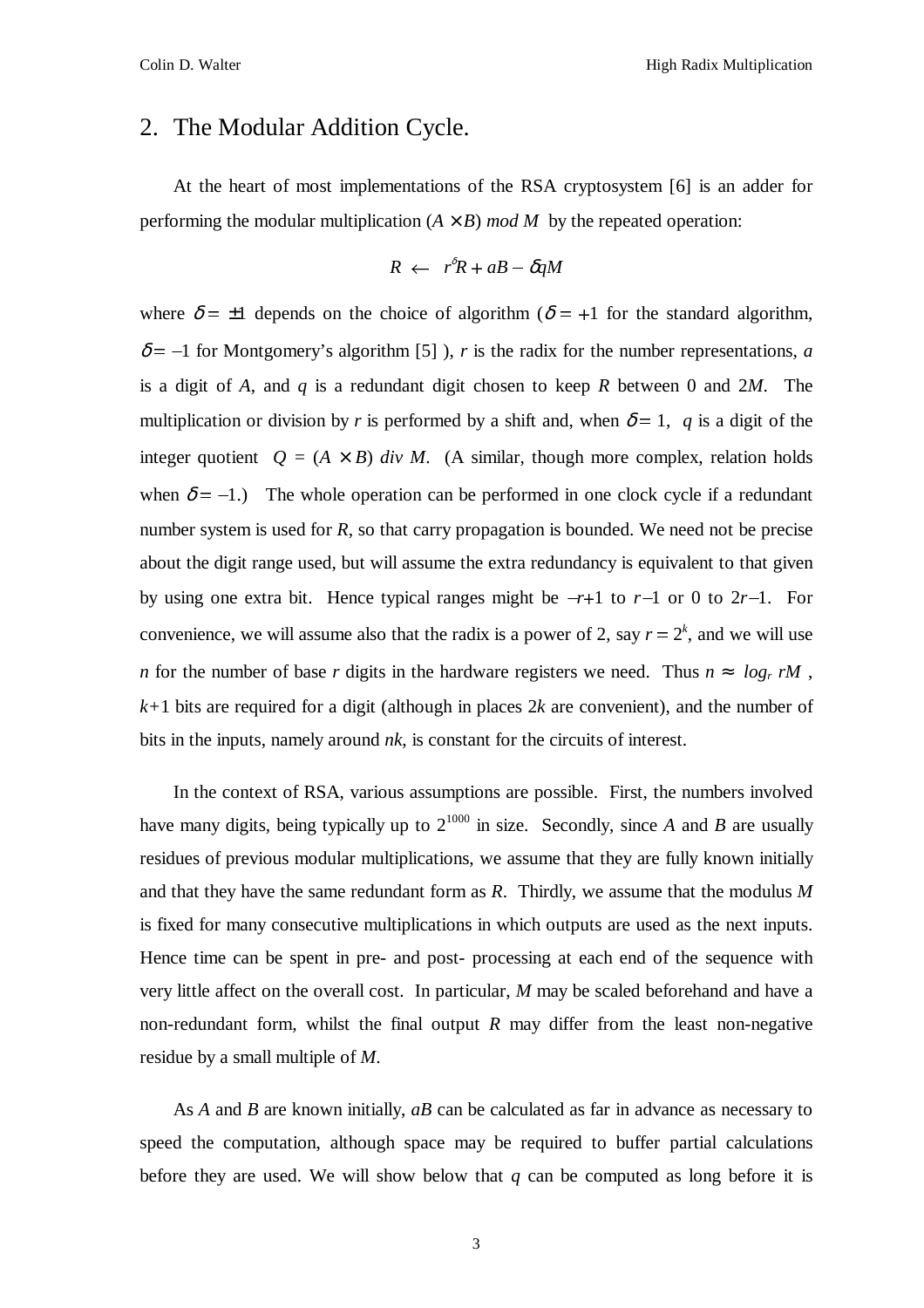needed as necessary. Thus *qM* can also be computed in advance, which means that  $S = aB - \delta qM$  can be generated without delaying the main addition. With these assumptions, the addition cycle reduces to just

$$
R \leftarrow r^{\delta}R + S
$$

in which both *R* and *S* have redundant representations. An adder for this could propagate carries in the binary representation of the individual digits of the output to give *R* as a redundant number of radix *r* with digits in the required form. As this might require time but little extra area if any, we will just use 2*k* bits for each digit instead of *k*+1, so that both *R* and *S* basically consist of two binary numbers each. Then we require an adder which reduces four binary numbers to two. By slightly reconfiguring two full adders, this can be done with a critical path length of about 4 gates, leading to a very short clock cycle indeed. *A* and *B* will have the same form also. With the adder being so fully utilised throughout the multiplication, it is not possible to pipeline several calculations through this part of the hardware at once. Hence the timing results obtained will cover both latency and throughput.

# 3. Forming *aB*- <sup>δ</sup>*qM*.

The hardware model which we use assumes bounded fan-in and fan-out, with all gates having  $O(1)$  area and  $O(1)$  time delay, and all wires having  $O(1)$  width but conveying signals in zero time. We assume power, earth and timing signals are available at any point of the chip (e.g. through additional layers in the chip), so that no wiring overhead need be counted for any such connections which a gate requires. This is a good approximation to reality for circuits of a size appropriate to RSA cryptography in a technology where gate delays exceed signal propagation time along a chip-length wire. Hence, for arbitrary *t*, a 1**:***t* bit multiplexer formed from a tree of multiplexers with bounded fan-out will have *O*(*t*) gates, a critical path "length" of *O*(*log t*), which is the time it takes to operate, and a wire length and area of *O*(*t log t*). Thus the wires dominate the area, and it is hardly worth trying to recover any area from the obvious rectangular  $t \times log t$  circuit layout. Such multiplexers account for the longest wires in the circuits we describe, but we will show how to compute their inputs far enough in advance to avoid any delay caused by wire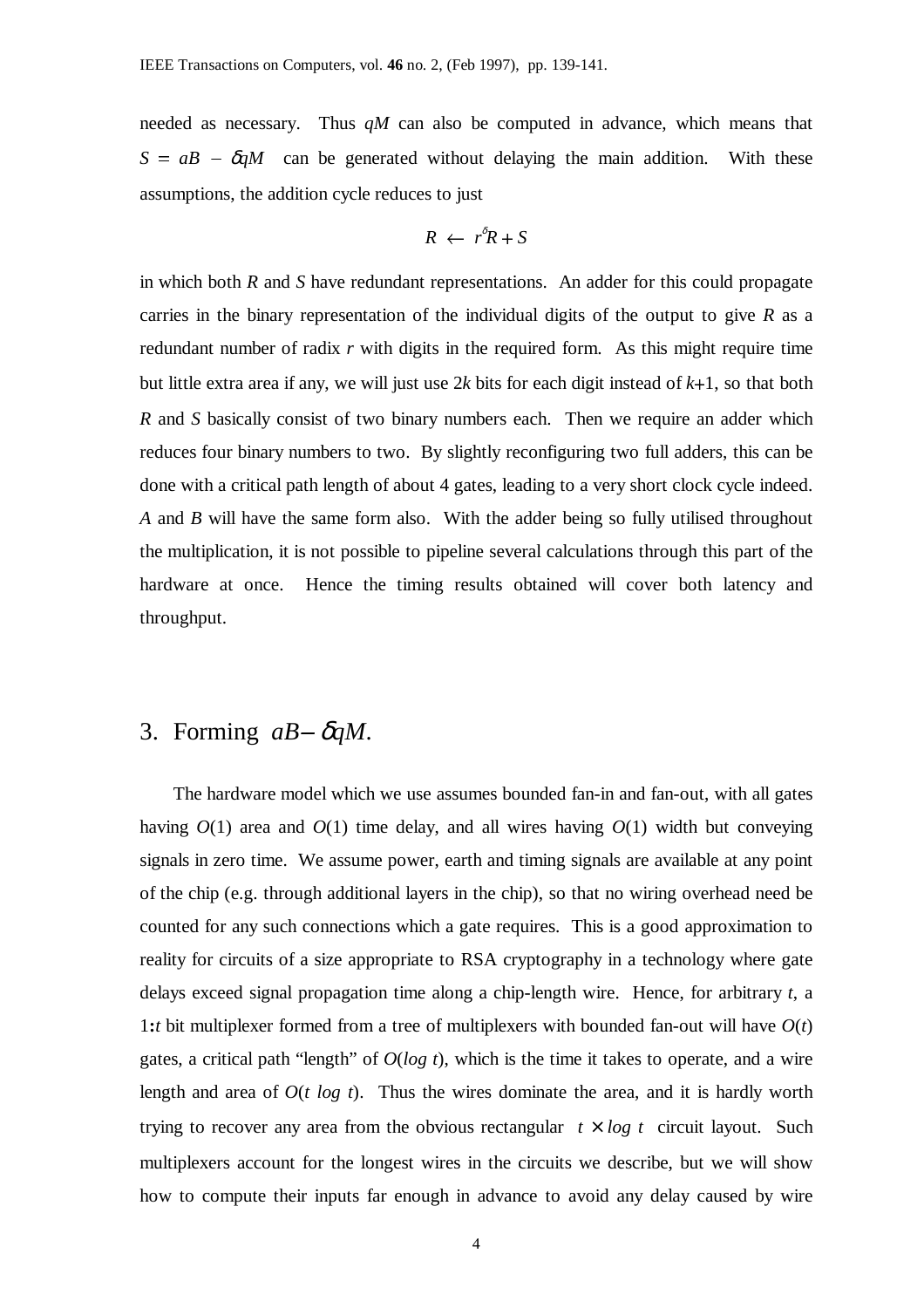length. Thus critical paths will involve only local connections, and the wire delay may then be ignored.

The computing of *qM* and *aB* requires the broadcasting of digits *q* and *a* to each digit position of *M* and *B* and then either the calculation of the digit multiple or its selection from a set of pre-calculated values. In either case, we need a tree of multiplexers to distribute *q* and *a* to the *n* digits. Since a digit has  $O(k)$  bits, this will have critical path time *O*(*log n*), *O*(*nk*) area of multiplexers, and a wire length or area of *O*(*nk log n*). This and the rest of the hardware for calculating  $aB-\delta qM$  needs to be pipelined as the results from successive computations must be available at each clock cycle of the main adder.

If all digit multiples of *M* and *B* are pre-calculated, then  $O(nkr)$  register area is required, and the selection of the right value takes  $O(k)$  critical path depth, a further  $O(nkr)$  gate area and a wire length, or area, of  $O(nrk^2)$ . This is the more expensive choice, as we see next.

On the other hand, suppose the multiples of *M* and *B* are calculated on the spot. Then only  $O(nk)$  register area is required, and the calculation of the multiples takes the same additional time and area as 2*n* parallel products of two *k*-bit integers. It suffices to choose a pipelineable digit by digit multiplier with minimal area which generates one product per cycle as throughput. Thus we take a multiplier of area  $O(k^2)$  per digit with a latency of  $O(log k)$ , pipelined to give a product every cycle. It can be defined simply by means of a divide-and-conquer method (see 3M in [3]) and yet be optimal with respect to  $Time<sup>2</sup> \times Area$  without having to use the Discrete Fourier Transform. The overall digit multiplier area is just  $O(nk^2)$ , which is much less than that needed for pre-computed multiples. This then is the method to choose for computing the multiples of *M* and *B*.

Finally, the addition (or subtraction) in *aB*-δ*qM* takes a single clock tick and area  $O(nk)$  by virtue of the redundant representation. Overall, for all digits together, the time taken from the generation of *q* and *a* to the completion of computing  $aB - \delta qM$  is  $O(log n k)$ clock cycles and it uses  $O(nk^2 + nk \log n)$  area.

5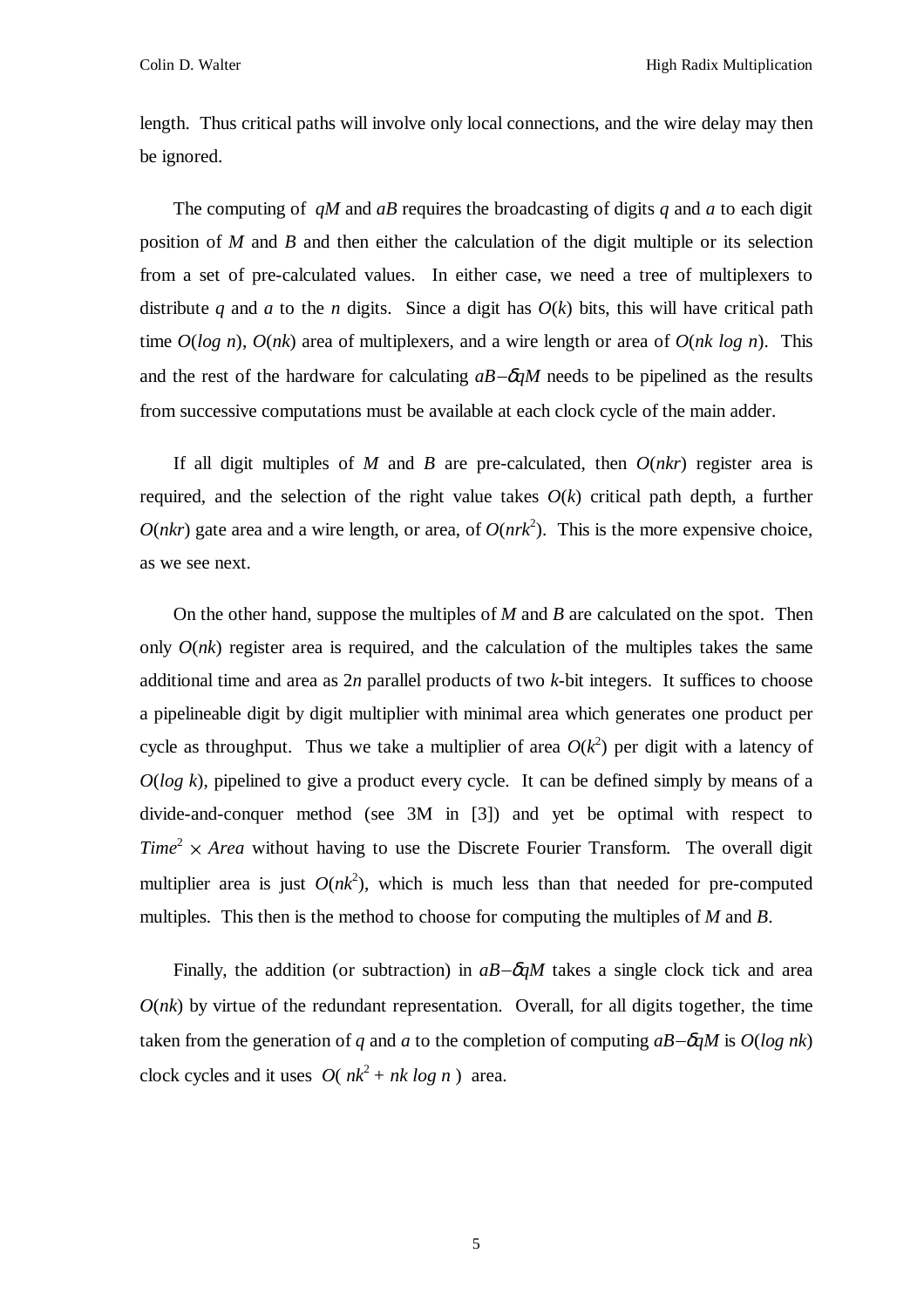## 4. Operand Scaling.

The calculations of the last section mean that the digits *q* and *a* need to be available *t* cycles, say, before *aB*-δ*qM* is needed, where *t* is *O*(*log nk*). Unexpectedly, but not surprising, *t* is essentially dependent only on the number of bits in the inputs, not on the choice of radix. In order to provide the quotient digit *q t* digits in advance, we need to scale and shift *M* and *A*. We describe the appropriate techniques in the case of the classical algorithm (i.e.  $\delta = +1$ ). For Montgomery's reformulation [5] (i.e.  $\delta = -1$ ), corresponding suitable techniques have been described by the author and Eldridge in [8].

First of all, following [7] §3, we choose *m* so that *mM* has a most significant digit 1 followed by at least *t* digits 0. This is achieved by choosing *m* to be the first  $t+1$  (or so) significant digits of  $M^{-1}$ , rounded up. With the scaled modulus  $mM$ , the residue R will now be bounded by 2*mM*. Hence about *t* cycles of additional post-processing will be necessary after all the modular multiplications are done in order to obtain the least non-negative residue *mod M*. Before such post-processing, we can expect to use *R* for the inputs *A* and *B* of the next modular multiplication, so that they too will be up to 2*mM* in size.

We next scale *A* and *mM* by shifting both up  $t' \approx t+2$  places, so that we are now computing  $(Ar^{t'} \times B)$  *mod*  $(r^{t'}mM)$  and then shifting the result down by *t'* places to compensate. Let  $M' = r' mM$  be the new modulus. The consequence of the scaling and shifting is that the term *aB* makes no contribution to the computation of *R* in the region of the topmost  $t+1$  digits of M'. Moreover, the form of M' means that the term  $qM'$  only affects the topmost digit of *R* in this region. The digits *q* are chosen to keep *R* with fewer digits than  $M'$ , though it may sometimes become slightly negative as a result. Initially,  $R = 0$  so that such a property holds. Thereafter, *q* is picked equal to the digit of *rR* in the same position as the top digit of *M'*. So  $rR + aB - \delta qM'$  still has fewer digits than *M'* as carry propagation is limited. Thus the new value for *R* will have the same property again. Indeed, if we are careful enough with carry propagation, then the top *t*-1 digits of *R* are now the ones which, with *q*, were the top *t* digits of the previous value of *R*. Hence the top *t* digits of *R* are just the next *t* values for *q*, and so the values of *q* are generated as early as required.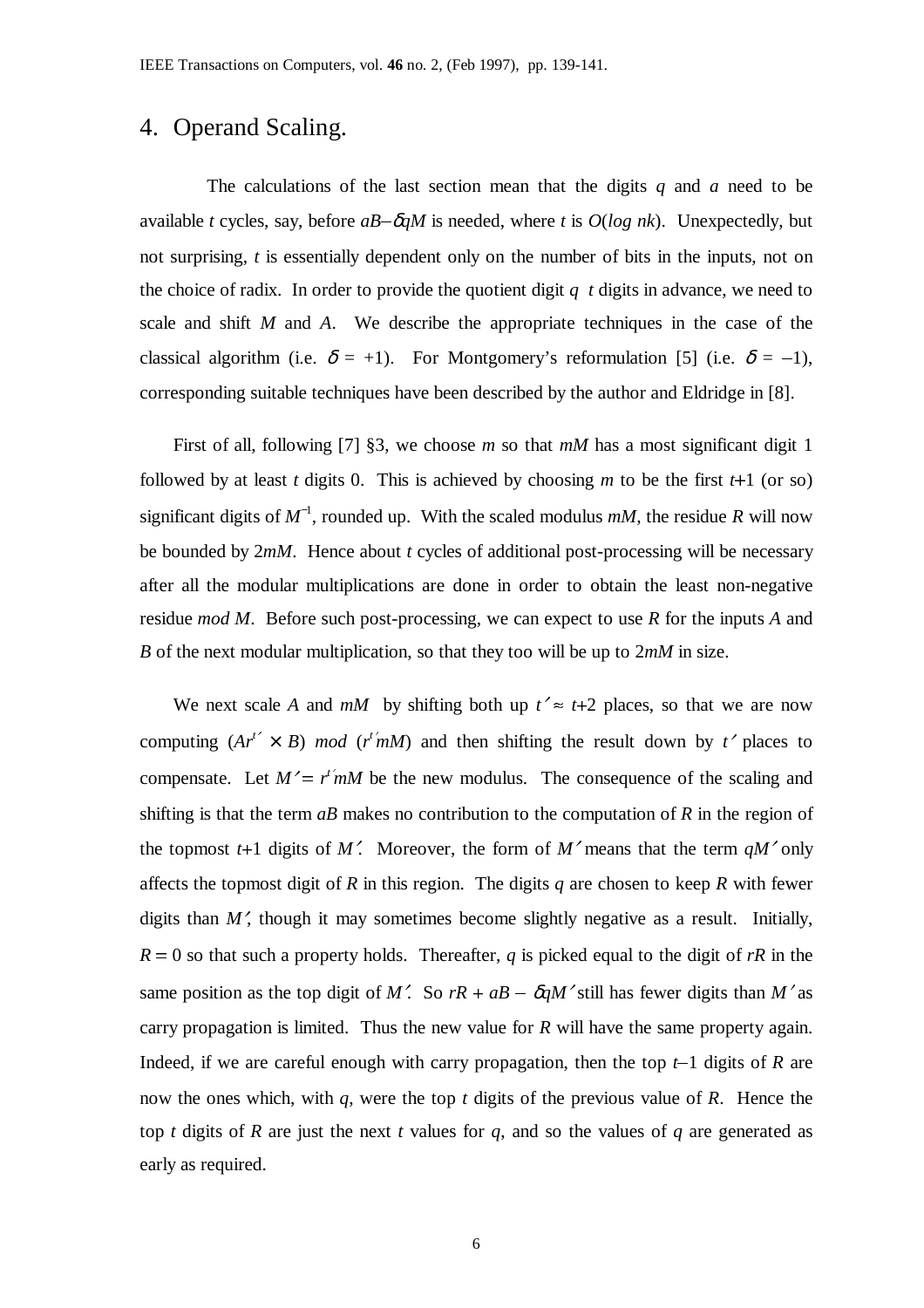Scaling and shifting therefore solve the main problem which slows up most implementations. The cost of this is an increase in the time by an additional  $O(log n k)$ clock cycles per modular multiplication and an increase in area given by having *O*(*log nk*) extra digits, together with some minor extra post-processing after all the modular arithmetic. These increases are small compared to the total time and area requirements as long as  $O(log n k) \leq O(n)$ , i.e. if *n* is not too small. In such cases the overall order of area and time are as calculated in the previous section.

#### 5. Time  $\times$  Area.

When *n* is not too small, i.e.  $n \ge O(\log nk)$ , §3 gives the whole area of the adder to be *O*( $nk^2 + nk \log n$ ) and the time required for a modular multiplication is  $O(n)$ . If *n* is not too large either, specifically if *log n* is at most  $O(k)$ , then this area simplifies to  $O(nk^2)$ , and so *Time*  $\times$  *Area* is  $O(n^2k^2)$ . Now suppose the inputs are of fixed size so that *nk*, essentially the number of bits in *M*, is fixed. Then, except for extreme values of *n*, *Time*  $\times$  *Area* is constant to a first approximation, no matter what choice of radix is made.

For large radix, i.e. small *n*, the design is not of any value because the time penalty for producing the digits *q* in time is too great. However, for small radix, i.e. *k* less than  $O(log n)$ , the *log n* term in the area dominates the expression, so that *Time*  $\times$  *Area* is roughly *O*(*n log n*), which increases with *n*. Thus, for such *k*, increasing the radix provides a more efficient algorithm at least initially. Now this dominant term corresponds to the part of the circuitry for distributing the digits *q* and *a* as opposed to that for computing the digit product. So the constant implied by the *O* notation is probably relatively small for the *nk log n* term compared with that for the  $nk^2$  term. This means that the penalty for using a very small value for *k* (i.e. a small radix) is likely to be short-lived.

We have not considered here the relative advantages of different redundant representations. However, by observing that less extra area is required to represent minimal redundancy as the radix is increased, it is likely that for such representations, *Time*  $\times$  *Area* would decrease slowly at least initially as the radix is increased. This provides an added, though diminishing, incentive to increase the radix away from 2.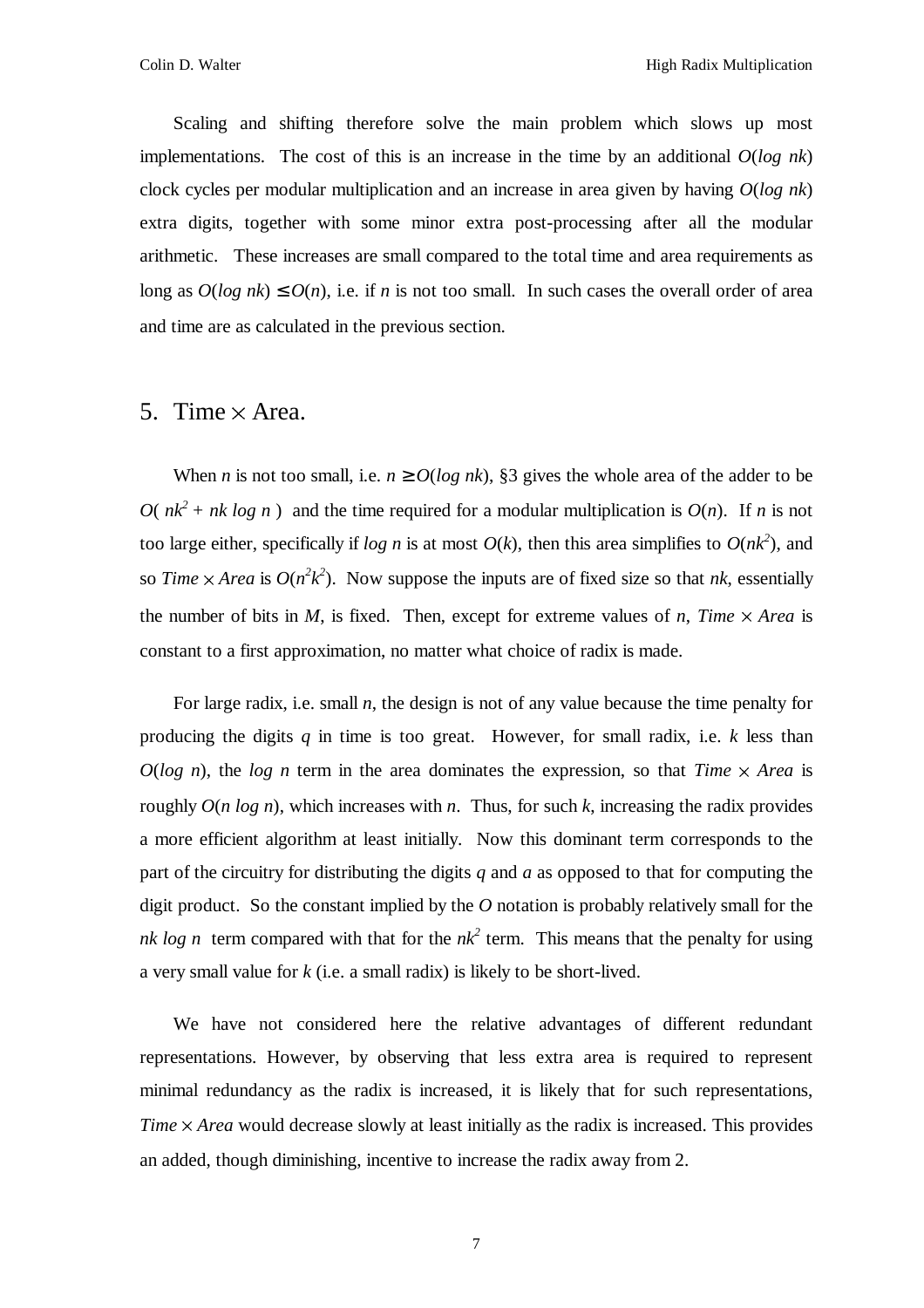### 6. Conclusion.

Overall our main conclusion is that, to a first approximation, *Time*  $\times$  *Area* is inherently constant for this algorithm; that is, *Time*  $\times$  *Area* is independent of the choice of radix for the best implementations of the standard method of modular multiplication by means of repeated addition. This result holds assuming the most efficient implementation of digit by digit products. Since the design described here is parametrised by the radix, the best speed is obtained easily just by choosing the largest radix for which sufficient chip area is available.

Our other conclusion is that, notwithstanding that *Time*  $\times$  *Area* is approximately constant, there is an initial, though short-lived improvement in efficiency when the radix is moved away from 2. Thereafter, placing a number of modular multiplication processors in parallel on a chip would provide similar throughput for the same cost in terms of area, but without the advantage of the above scheme which produces its output sequentially.

### References.

- [1] R. P. Brent & H. T. Kung, "The Area-Time Complexity of Binary Multiplication," J. ACM, vol. **28**, 1981, pp. 521-534.
- [2] E. F. Brickell, "A fast modular multiplication algorithm with application to two-key cryptography," in *Advances in Cryptology - CRYPTO '82*, Chaum et al., Eds., New York, Plenum, 1983, pp. 51-60.
- [3] W. K. Luk & J. E. Vuillemin, "Recursive Implementation of Optimal Time VLSI Integer Multipliers", VLSI '83, F. Anceau & E.J. Aas (eds.), Elsevier Science, 1983.
- [4] K. Mehlhorn & F. P. Preparata, "Area-Time Optimal VLSI Integer Multiplier with Minimum Computation Time", Information & Control, vol. **58**, 1983, pp. 137-156.
- [5] P. L. Montgomery, "Modular multiplication without trial division", Math. Computation , vol. **44**,1985, pp. 519-521.
- [6] R. L. Rivest, A. Shamir, and L. Adleman, "A method for obtaining digital signatures and public-key cryptosystems," *Comm. ACM*, vol. **21**, 1978, pp. 120-126.